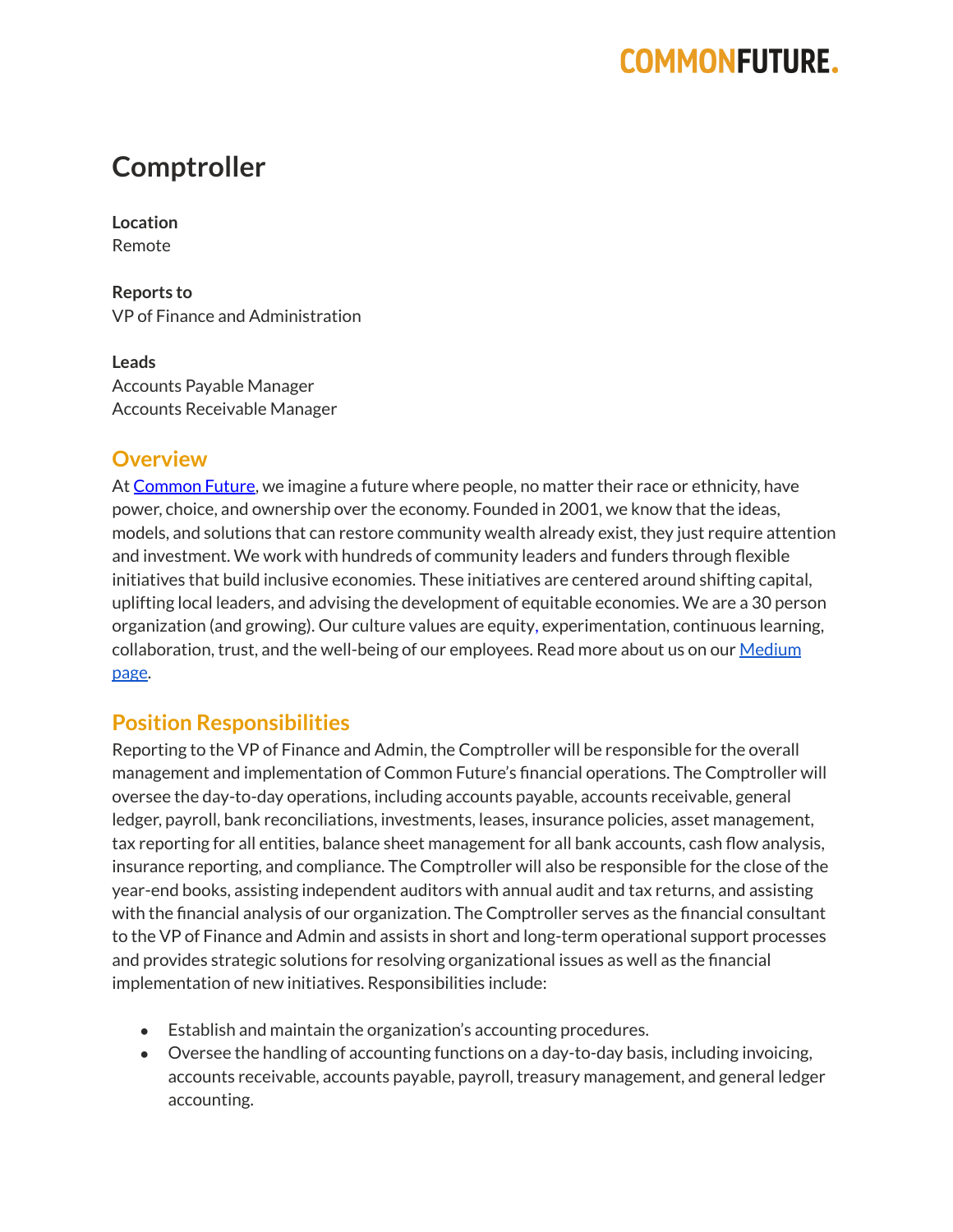# **COMMONFUTURE.**

- Responsible for the creation of financial reports, which may include balance sheets, profit and loss statements, revenue status analysis, or cash positions for all bank accounts, as well as other financial analysis data as needed on a monthly, quarterly, and annual basis for the management team, board Finance Committee, funders, and external stakeholders.
- Oversee payroll and associated records
	- Reviews employee change forms and new hire paperwork for payroll recording.
	- Oversee the payroll operations, review the Manager, Accounts Payable accuracy for timecards, proper approval, and accurate wage distribution coding.
- Oversight of the reconciliation of all bank accounts and lead investment accounts. Provide analysis required to create lines of credit and credit card systems and implement adopted systems. Monitor bank service charges by providing industry standards vs. current charges. Research investment instruments and interest rates for bank accounts.
- Create and maintain an assets system to ensure the safeguarding of assets and reliability of financial data. Responsible for current asset management and assists with periodical physical asset counts, procedures, and processes.
- Direct treasury operations, such as cash management, care, and custody of funds and investments. Provide appropriate actions that may be considered regarding any cash flow irregularities and implement changes once reviewed with the VP of Finance and Admin.
- Oversee all accounts, ledgers, and reporting systems, ensuring compliance with appropriate GAAP standards and regulatory requirements.
- Oversee tax planning and compliance with all federal, state, and local regulations, including payroll and other applicable taxes.
- Review and advise on the financial and accounting aspects of all contracts before their execution to the appropriate department leads.
- Assist management staff with various financial matters, including understanding financial reports, constructing program budgets, financial forecasting, and risk management. Provide financial analysis and recommendations. Coach managers on making sound financial decisions.
- Oversee and ensure the accurate and timely close of the financial books in preparation for the independent audit and the opening of financial books for the new fiscal year.
- Cooperate with and assist the independent auditors in the timely completion of the annual audit. Coordinate and prepare audit schedules for the year-end audit. Prepare state and federal tax return information to support the auditor.
- Collaborate and effectively communicate with colleagues outside of the Finance team.
- Keep abreast of the latest developments in the accounting/finance field by reading available written resource materials, attending appropriate meetings and workshops, and engaging in other valuable methods to maintain up-to-date in the field.

### **Desired Qualifications**

- CPA degree and/or economic degree desired
- Experience with Quickbooks, Expensify, Bill.com, Airtable, and Salesforce preferred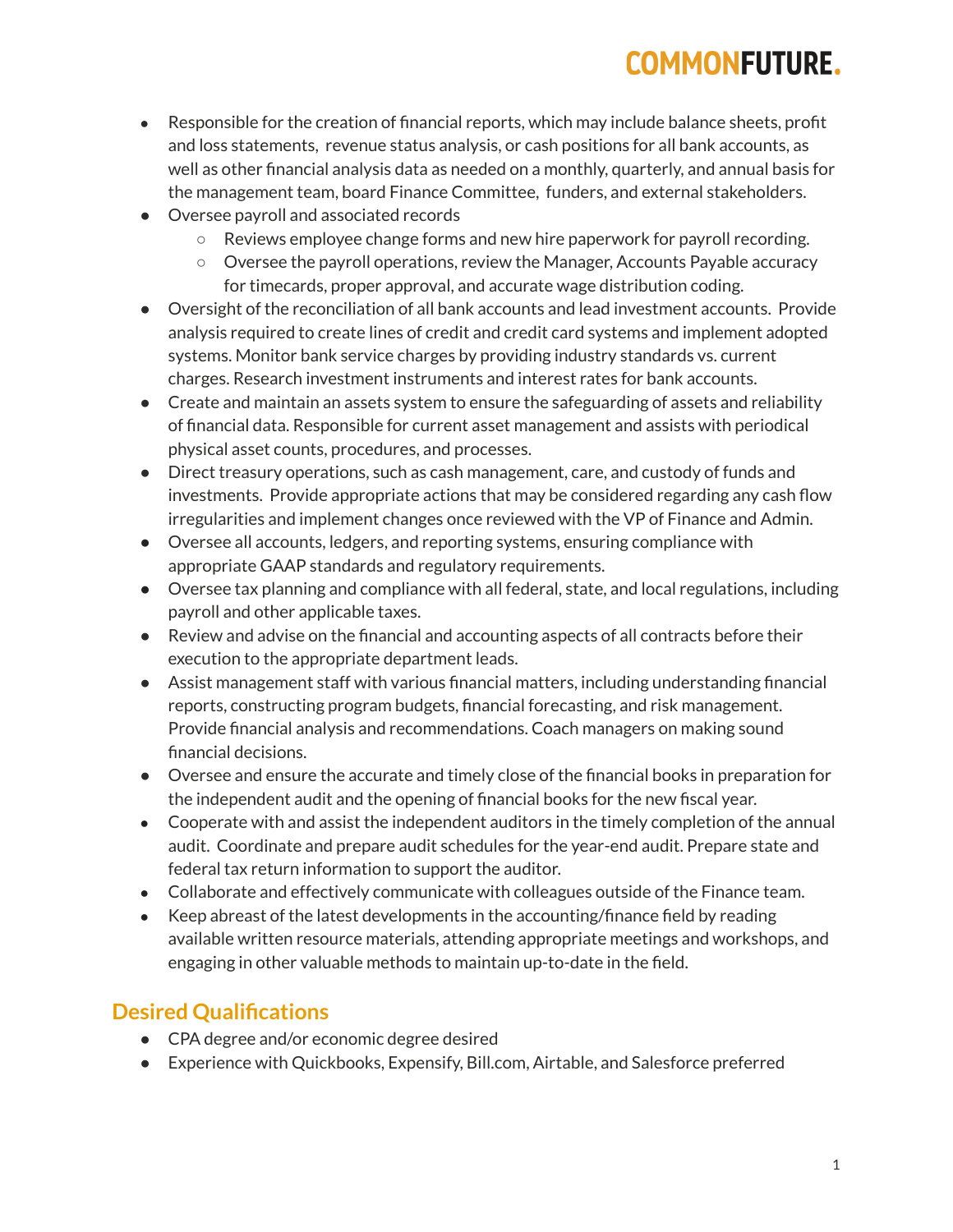# **COMMONFUTURE.**

- Experience coordinating audit activities and managing reporting, budget development and analysis, accounts payable and receivable, general ledger, and payroll within the nonprofit, association, or foundation settings
- Proven track record in grants management as it relates to compliance and reporting of government, corporate, foundation grants, treasury management, financial analytical insight, financial modeling and design within the confinements of GAAP and FASB principles, and structuring of innovative blended finance within a nonprofit finance business structure.
- Experience of substantial responsibility for the quality and content of capital financial strategy instruments and investment financial constructs within a nonprofit business structure.
- Technologically savvy with experience selecting and overseeing remote financial integration software installations and managing relationships with software vendors; advanced knowledge of remote accounting and remote reporting software
- Keen analytic, organization, and problem-solving skills, which allow for strategic private investment data interpretation versus conventional nonprofit revenue reporting structures.
- Strong interpersonal and communication skills; experience in effectively communicating key data, including presentations to senior management, board, or other outside partners
- Experience leading and managing remote teams, ideally in a geographically dispersed context, with a high standard of excellence and accountability
- Entrepreneurial style, with enthusiasm for working in a dynamic, fast-paced environment

### **Compensation and Benefits**

This is a full-time, exempt position. The salary range is \$100,000 to \$115,000 and commensurate with experience. Common Future offers a work environment that is committed to the well-being and support of our employees. We embrace a human-centered approach to our practices and policies. We offer a competitive benefits package that includes

- 20-25 paid time off days
- 13 paid holidays, including a week off between Christmas and New Years
- 4 day/32 hour work week
- Remote and flexible work options
- Stipend for office supplies, work from home costs, and cell phone
- Paid medical, dental, vision, and life insurance
- Paid long term disability coverage
- 4% 403b retirement plan contribution that is immediately vested
- \$500+ professional development stipend
- And more